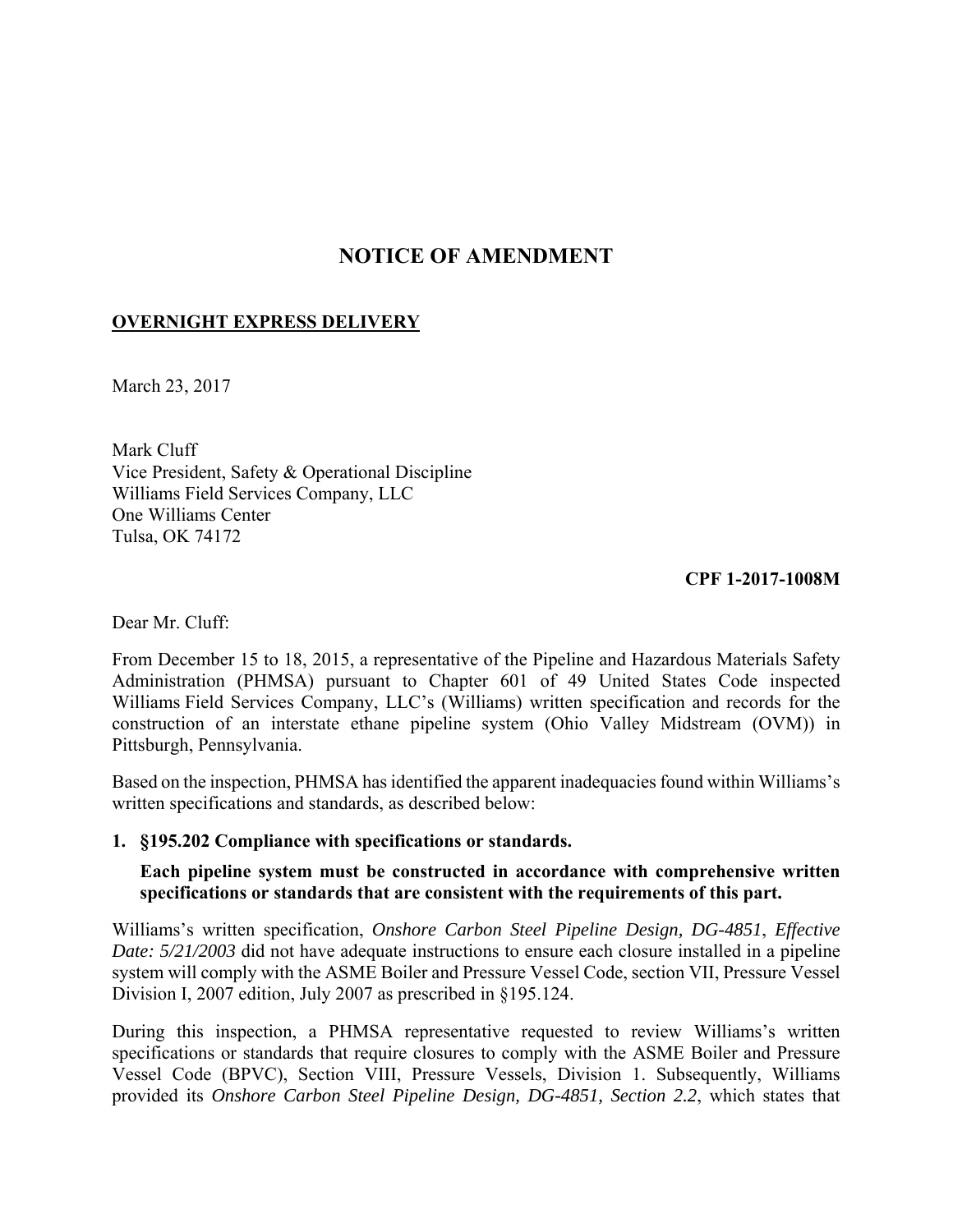"pipelines shall be designed and fabricated to comply with the latest revision of all applicable federal, state and local codes, standards and regulations, except as modified to be more stringent by WES's." *Section 2.2* also states that the "[c]odes and standards shall include but are not limited to:" and then listed certain industry codes and standards. The PHMSA representative noted that the aforementioned did not reference ASME BPVC, Section VIII, Pressure Vessels, Division 1. At the exit interview, the PHMSA representative discussed with Williams that the *Onshore Carbon Steel Pipeline Design, DG-4851, Section 2.2* did not mention ASME BPVC, Section VIII, Pressure Vessels, Division 1 in accordance with§195.124.

On December 22, 2015, the PHMSA representative sent a follow-up e-mail to Williams regarding the request to review its process that ensures closures met the terms in ASME Boiler and Pressure Vessel Code (BPVC), Section VIII, Pressure Vessels, Division 1. Williams responded on January 8, 2016 stating:

> "[T]he design for the project specified that the pipeline would be constructed in accordance with 49 CFR 195 and as well as ASME B31.4. Included in that standard is section 404.7 stating that that the ASME Boiler and Pressure Vessel Code, Section VIII is to be followed for closures. Enclosed is the standard drawing and closure documentation stating that the closures comply with ASME BPVC Section VIII Div 1. Enclosed is a copy of the Closure Drawing and Design Calculations demonstrating its compliance."

Pursuant to §195.124, ASME BPVC, Section VIII, Division 1, 2007 edition, July 1, 2007 is the edition incorporated by reference, as seen in §195.3. ASME/ANSI B31.4-2009 Pipeline Transportation Systems for Liquid Hydrocarbon and Other (ASME/ANSI B31.4-2009), under the Chapter II, 404.7 does reference ASME BPVC, Section VIII, Division 1 requirements on closures.1 However, Appendix I of ASME B31.4-2009, which list the specific editions of standards incorporated in that Code, refers to ASME BPVC, 1998 Ed. and 1999 Addenda. This edition is not an approved standard which is incorporated by reference for §195.124.

In addition, Williams's closure drawing and design calculation records refers to ASME Section VIII Division 1 2010 Edition, Addenda 2011.

Clearly, the reference to ASME B31.4 and Part 195 in *Onshore Carbon Steel Pipeline Design, DG-4851* did not ensure compliance with §195.124.

Thus, Williams's written specification, *Onshore Carbon Steel Pipeline Design, DG-4851*, did not include adequate instructions to ensure that each closures installed in a pipeline system must comply with the ASME Boiler and Pressure Vessel Code, section VII, Pressure Vessel Division I, 2007 edition, July 2007 as prescribed in §195.124.

# **2. §195.202 Compliance with specifications or standards.**

 **Each pipeline system must be constructed in accordance with comprehensive written specifications or standards that are consistent with the requirements of this part.** 

 $\overline{a}$ 

<sup>&</sup>lt;sup>1</sup> As seen in §195.3, ASME B31.4-2006 Pipeline Transportation Systems for Liquid Hydrocarbon and Other Liquid is an approved incorporated by reference for §§195.110(a) and 185.452(h).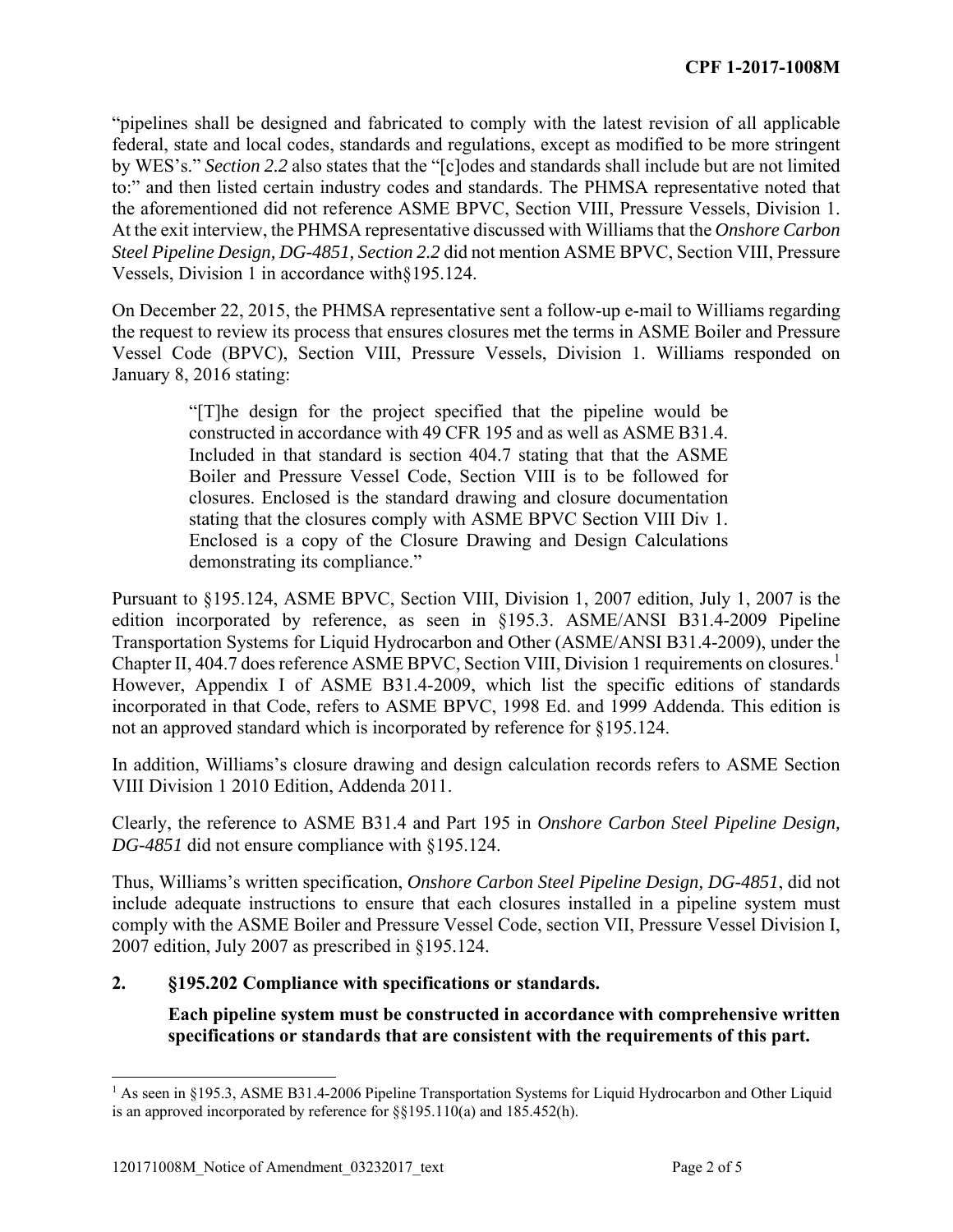Williams's written specifications and standards were inadequate because it did not include clear, detailed instructions for pipeline location in accordance with §195.210.

During this inspection, a PHMSA representative requested to review written specifications or standards for pipeline location in accordance with §195.210. Subsequently, Williams provided its *Engineering Standard, Document No.: CZ-9019, Form Revision A, Effective Date 10/15/01, Document titled: New Construction Hazardous Liquids Checklist*. Williams indicated that the *New Construction Hazardous Liquids Checklist* is a pre-filled checklist that shows an "X" under a party's responsibility and performance for a specific code sections in 49 C.F.R. Part 195. The PHMSA representative noticed the checklist had a blank space next to the "Project Name," "Project Number," "Approved by," and "Prepared By." The *New Construction Hazardous Liquids Checklist* was incomplete. Moreover, Williams was unable to provide a written specification or standard that referenced this document. During the exit interview, Williams informed the PHMSA representative that the Project Managers for the construction of the OVM confirmed that the *System Integrity Program* did not mention the *New Construction Hazardous Liquids Checklist*. Consequently, the PHMSA representative discussed with Williams the lack of written specification or standard that referenced the *New Construction Hazardous Liquids Checklist*.

On December 22, 2015, the PHMSA representative sent a follow-up e-mail to Williams regarding the request to review a written specification or standard that referenced the *New Construction Hazardous Liquids Checklist*. The PHMSA representative requested the current, official copy of Williams Field Services construction specification or standard, which describes pipeline location in accordance with §195.210. In addition, the PHMSA representative requested a completed copy of the *New Construction Hazardous Liquids Checklist* for the construction of the OVM.

Williams responded on January 8, 2016 stating, "CZ-9019 was not filled out for this project. There is no specific requirement in Williams standards stating this document must be filled out. The copy received in the audit is the current official copy. This form is not mentioned on any other procedure standard or specification. Document CZ-9019 provides the specification."

First, the *New Construction Hazardous Liquids Checklist* did not include information about placing the pipeline "as far as practicable" from areas as prescribed in §195.210. On page 4 of *New Construction Hazardous Liquids Checklist*, it states "§195.210 Pipeline R.O.W. to maintain a minimum distance of 50 feet from: Private dwellings, Industrial buildings, Places of public assembly. Unless the pipe is provided with an additional 12" of cover in additional to the described minimum ground cover stated in this document under 195.248." The *New Construction Hazardous Liquids Checklist* only states the minimum distance allowed.

Second, the *New Construction Hazardous Liquids Checklist* was incomplete. The *New Construction Hazardous Liquids Checklist* did not contain information about the construction of the OVM next to the appropriate fields therein.

Last, William presented the *New Construction Hazardous Liquids Checklist* to the PHMSA representative as a stand-alone document. Williams did not produce a written specification or standard with instructions to use the *New Construction Hazardous Liquids Checklist*.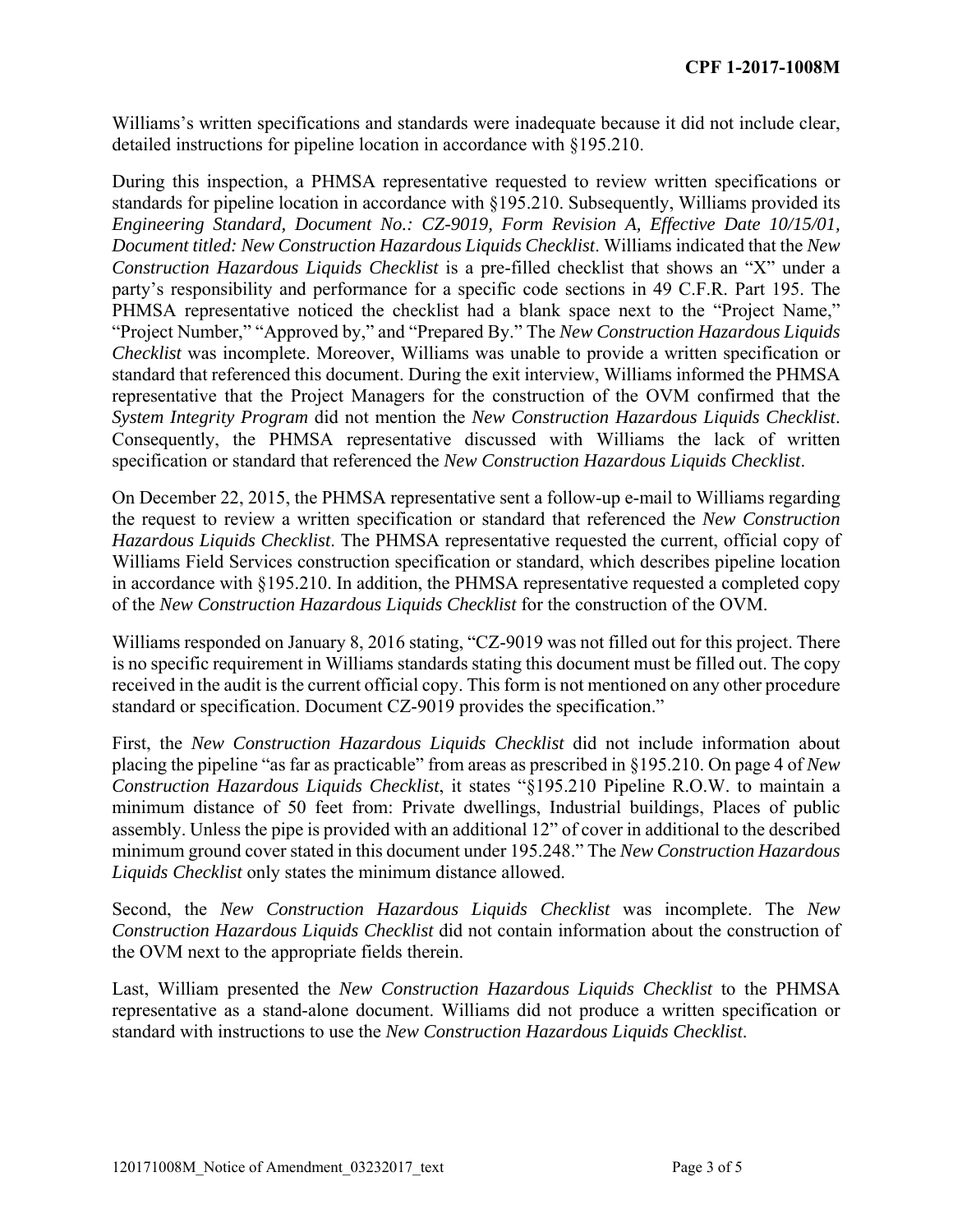Therefore, Williams's written specification and standard were inadequate since there was no instructions on which document to use or how it should be filled out for ensuring compliance with §195.210.

#### **3. §195.202 Compliance with specifications or standards.**

### **Each pipeline system must be constructed in accordance with comprehensive written specifications or standards that are consistent with the requirements of this part.**

Williams's written specification, *Onshore Carbon Steel Pipeline Installation, ES-4852, Effective Date: 9/30/2015* included a provision that was unclear and inconsistent with §195.248. Pursuant to §195.248, the depth of cover for crossing of inland bodies of water with a width of at least 100 feet (30 millimeters) from high water mark to high water mark must be 48 inches for normal excavation.

During this inspection, a PHMSA representative requested to review written specification or standards for pipeline installed with a depth of cover in accordance with §195.248. Subsequently, Williams provided *Onshore Carbon Steel Pipeline Installation, ES-4852, Section 7.8* which states in part, "[w]hen no cover is specified, the following shall be the minimum: Water Crossing, including Marshes 42 Inches of Cover, Water Crossing 60 Inches of Cover." PHMSA representative noted that there were two "Water Crossing" locations with different inches of cover.

Therefore, the *Onshore Carbon Steel Pipeline Installation, ES-4852, Section 7.8* did not define a "Water Crossing" so that it is clear which requirement meets §195.248.

#### Response to this Notice

This Notice is provided pursuant to 49 U.S.C. § 60108(a) and 49 C.F.R. § 190.206. Enclosed as part of this Notice is a document entitled *Response Options for Pipeline Operators in Compliance Proceedings*. Please refer to this document and note the response options. Be advised that all material you submit in response to this enforcement action is subject to being made publicly available. If you believe that any portion of your responsive material qualifies for confidential treatment under 5 U.S.C. 552(b), along with the complete original document you must provide a second copy of the document with the portions you believe qualify for confidential treatment redacted and an explanation of why you believe the redacted information qualifies for confidential treatment under 5 U.S.C. 552(b).

Following the receipt of this Notice, you have 30 days to submit written comments, revised procedures, or a request for a hearing under §190.211. If you do not respond within **30 days** of receipt of this Notice, this constitutes a waiver of your right to contest the allegations in this Notice and authorizes the Associate Administrator for Pipeline Safety to find facts as alleged in this Notice without further notice to you and to issue an Order Directing Amendment. If your plans or procedures are found inadequate as alleged in this Notice, you may be ordered to amend your plans or procedures to correct the inadequacies (49 C.F.R. § 190.206). If you are not contesting this Notice, we propose that you submit your amended procedures to my office within 90 days of receipt of this Notice. This period may be extended by written request for good cause. Once the inadequacies identified herein have been addressed in your amended procedures, this enforcement action will be closed.